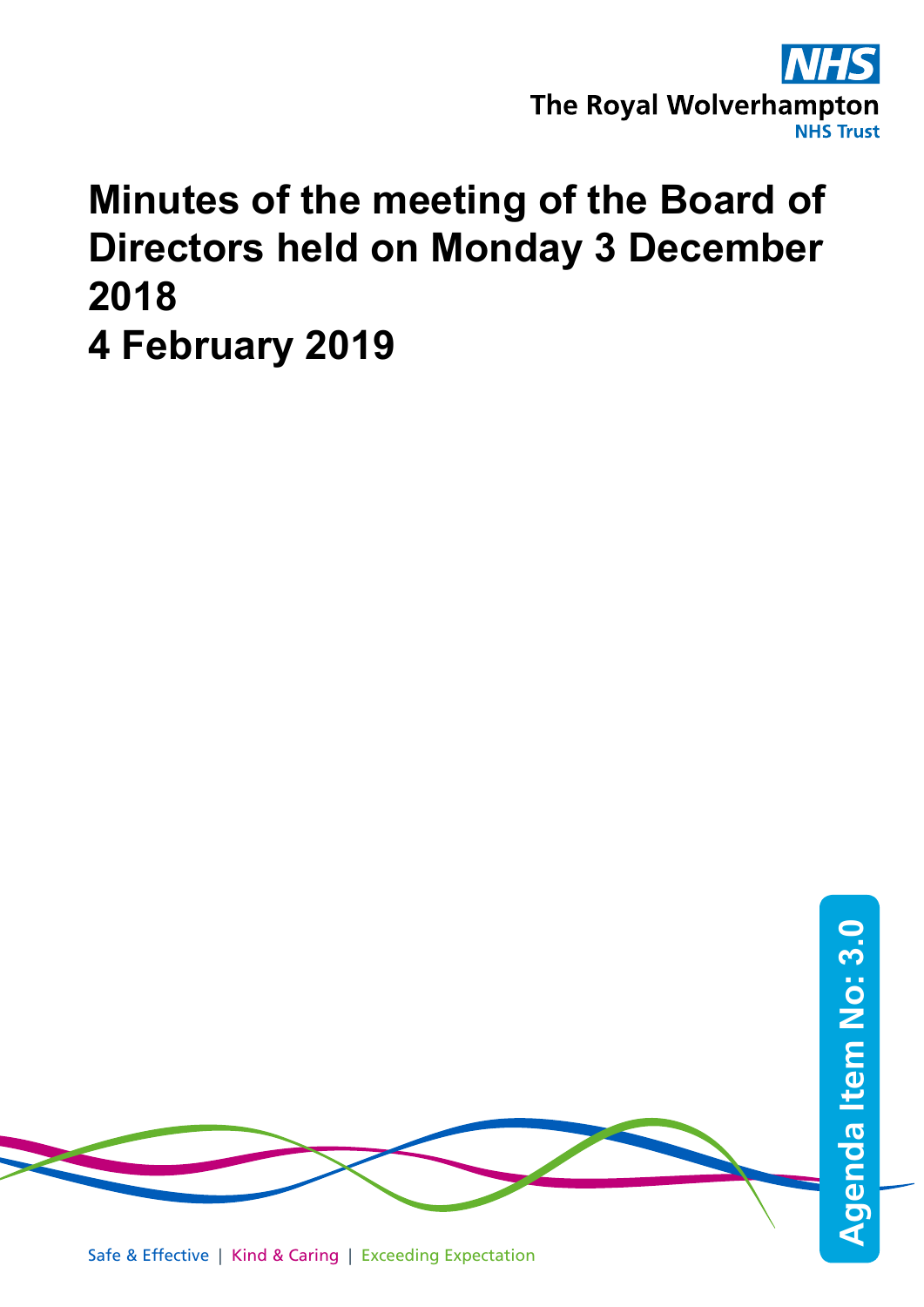## **The Royal Wolverhampton NHS Trust**

## **Minutes of the meeting of the Board of Directors held on Monday 3 December 2018 at 10 am in Board Room, Corporate Services Centre, Building 12, New Cross Hospital, Wednesfield, Wolverhampton**

| <b>PRESENT:</b>         | Chairman                                              |
|-------------------------|-------------------------------------------------------|
| Mr J Vanes              | <b>Chief Nursing Officer</b>                          |
| Prof. A-M Cannaby $(v)$ | Director of Workforce                                 |
| Mr A Duffell            | <b>Non-Executive Director</b>                         |
| Mr R Dunshea            | <b>Non-Executive Director</b>                         |
| Ms R Edwards            | <b>Non-Executive Director</b>                         |
| Mr J Hemans             | <b>Chief Executive Officer</b>                        |
| Mr D Loughton $(v)$ CBE | Director of Integration                               |
| Mr S Mahmud             | <b>Non-Executive Director</b>                         |
| Mrs M Martin            | <b>Chief Operating Officer</b>                        |
| Ms Nuttall $(v)$        | <b>Medical Director</b>                               |
| Dr J Odum $(v)$         | Non-Executive Director                                |
| Mrs S Rawlings          | Director of Strategic Planning and Performance        |
| Mr M Sharon             | <b>Non-Executive Director</b>                         |
| Ms J Small              | <b>Chief Financial Officer/Deputy Chief Executive</b> |
| Mr K Stringer (v)       | (v) denotes voting Executive Directors.               |

#### **IN ATTENDANCE:**

Mr J Botfield Consultant Nurse – Lead in Quality<br>
Ms P Bovle Head of Research Head of Research Ms S Evans **Head of Communications, RWT** Dr S Grumett Consultant, RWT Dr B McKaig Deputy Medical Director Ms N Meehay **Freedom to Speak Out Guardian** Mr O Orakwue **Consultant Gynaecologist**<br>
Ms F Pickford **CONS** Head of Safeguarding. RV Head of Safeguarding, RWT Ms N Wilks Nation Service<br>
Mr K Wilshere Mr K Wilshere Company Secretary, RWT Company Secretary, RWT

#### **APOLOGIES:**

Ms Etches OBE Deputy Chief Executive

## **Part 1 – Open to the public**

#### **TB. 7136: Apologies for absence**

There were apologies for absence received from: Ms Etches. Mr Sharon joined the meeting as noted.

#### **TB. 7137: Declarations of Interest from Directors and Officers**

There were no declared changes or conflicts arising from the list of declarations reviewed.

#### **Resolved: That the updated declarations of interest by Directors and Officers be noted.**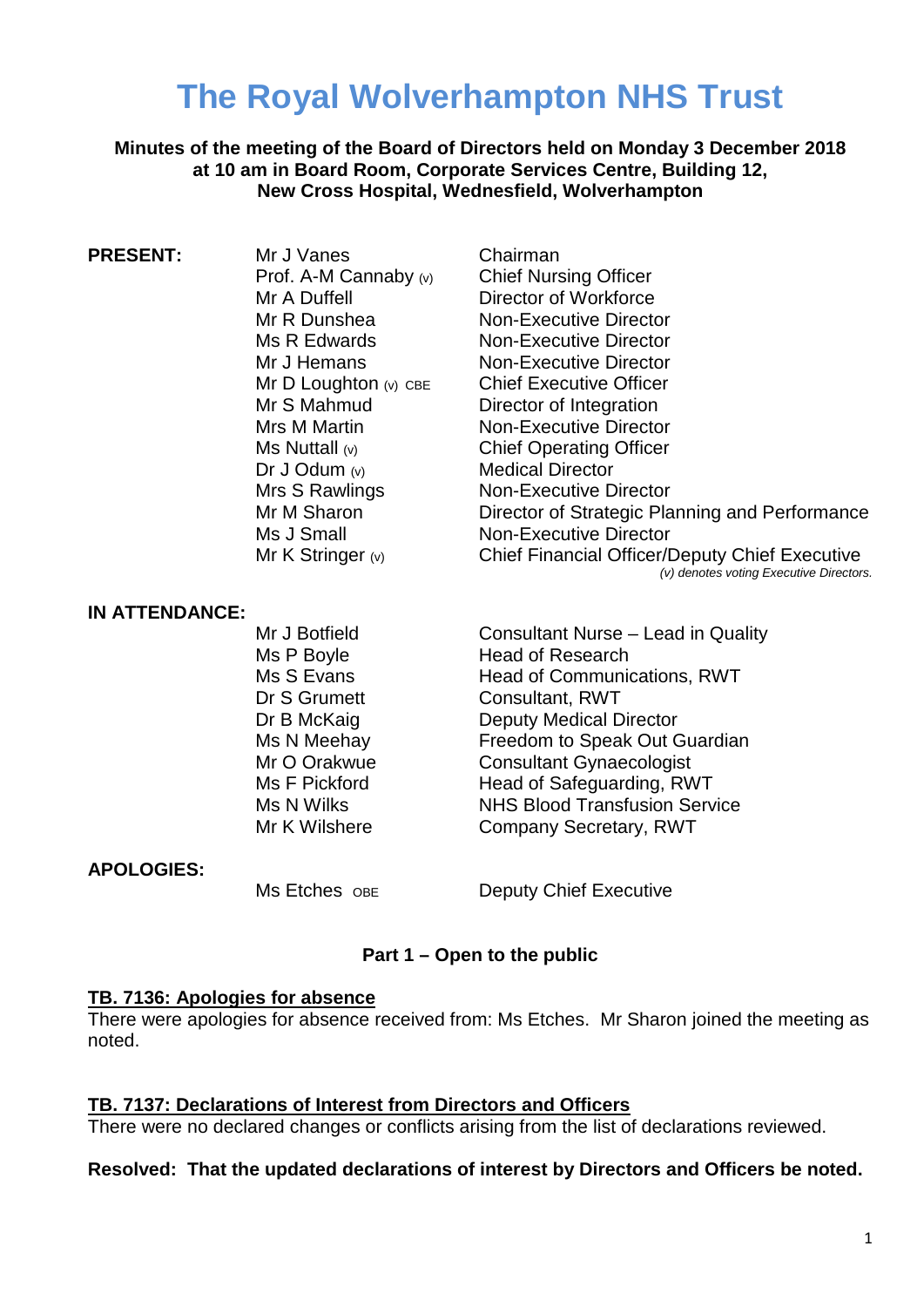## **TB.7138: Minutes of the meeting of the Board of Directors held on Monday 5 November 2018**

**Resolved: That the minutes of the meeting of the public session of the Trust Board held on Monday 5 November 2018 be approved as a correct record.**

## **TB.7139: Matters arising from the minutes of the meeting of the Board of Directors held on 5 November 2018**

There was no Matters Arising other than those noted as Board Action Points.

## **TB.7140: Board Action Points**

The Board Action points were reviewed as follows:

25 June 2018/TB 6710 also 30 July 2018/TB 6979 Midwifery Service Report It was agreed that the assurance regarding staffing in relation to forecast birth rates would be provided to QGAC and the next Trust Board. TP/GN December 2018

Ms Nuttall outlined the paper provided as part of the agenda and said that there would be further information to follow with further detail.

## **It was agreed: that the action remained unclosed and re-dated to the February 2019 Trust Board meeting.**

1 October 2018/TB 7047 Assignment of NEDs to committees Company Secretary to circulate NED Committee membership KW November 2018

Mr Vanes confirmed that the information had been circulated.

## **It was agreed: that the Action be considered closed.**

## **TB.7141: Chief Executive's Report**

Mr Loughton introduced his report and highlighted the recent successful recruitment of 4 histopathologists with further recruitment to follow. He said they were attracted by the prospect of the sub-specialisation offered by a large team and service.

Mr Loughton referred to the situation that developed at Shrewsbury and Telford and he added his continued concerns about the plan in place to keep Telford Emergency Department open overnight. He added that the planned payments were out of kilter with comparable pay rates locally with an impact on other organisations including RWT. Ms Nuttall said that the preparation would be completed in case the plan did not prove to be robust.

Mr Loughton said he had it confirmed that a further Linear Accelerator would be funded.

Ms Edwards asked what the intelligent bed was. Mr Loughton outlined the tasks that the bed could automate and that it could be evaluated. Prof. Cannaby said it could provide a set of data that would be clinically useful and link to pre-existing systems such as tele-tracking.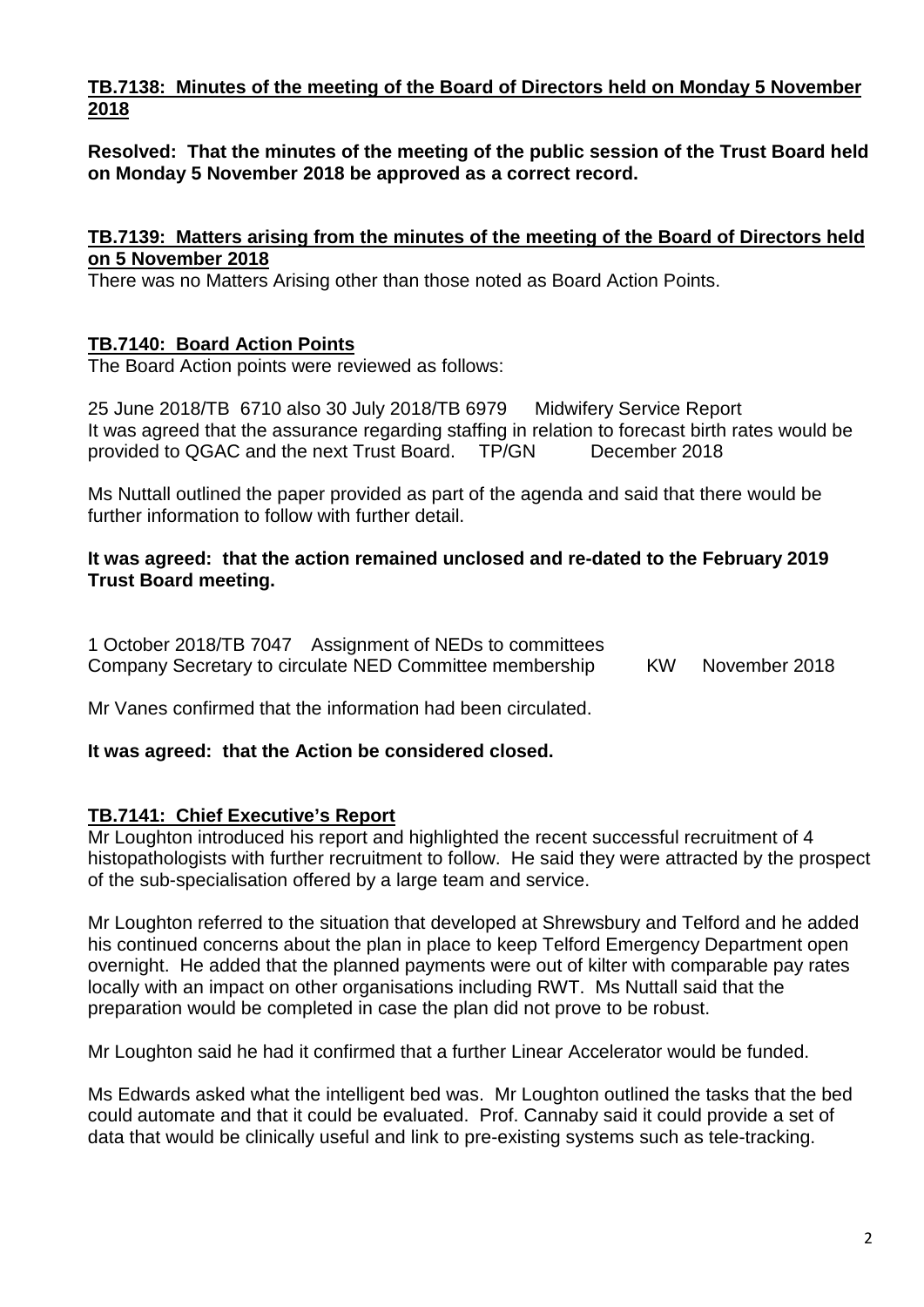Mr Vanes asked about the perceived vulnerability of other Trusts emergency services in the wider area over and above that in Telford. Ms Nuttall said that the SaTH pay rates had impacted adversely on local recruitment. Mr Loughton said he would discuss this further in part two of the Trust Board meeting.

## **Resolved: that the Chief Executives Report be received and noted.**

## **Patient Safety, Quality and Experience**

## **TB.7142: Patient Story**

Prof. Cannaby introduced the patient story of a young lady and her Mother's experience of paediatric emergency services when she had broken her arm. Prof. Cannaby said they had related a positive experience and she re-iterated the full consenting process that had taken place prior to the video being shown. She confirmed that the feedback had been provided to the paediatric emergency department staff.

## **Resolved: that the Patient Story be received and noted.**

## **TB.7143: Cancer Care – 104 day reviews Report**

Dr Grumett attended for this item. Prof. Cannaby introduced the report relating to the recent harm reviews of patients who had waited in excess of 104 days. Dr Grumett introduced himself and the harm reviews that had taken place over the last 5 months.

Dr Grumett referred to the structured review of potential harm as standard practice. He said that the 104 day figure defined a 'long wait' and the criteria for harm. He provided the definition of possible clinical harm due to the delay in treatment as examples like:

- Was a tumour thought to be operable now inoperable as a result of the delay?
- Has a delay meant that patient has had to have more radical surgery than first anticipated?
- Has a delay meant that disease progression has precluded some treatment options that would have been applicable?
- Has a delay in treatment meant that a patient has loss of functionality that is greater than anticipated, commensurate with their disease?
- Has there been any prolonged psychological harm?

Dr Grumett said that the purpose related to assurance for patients, commissioners and the public and that it was the right thing to do. He detailed the reviews that took place of the pathway, any potential harm and the ensuing reporting within and out-with the Trust.

Dr Grumett outlined the variety of factors that influenced the 'long waits' including patient choice of treatment, the complexity of some of the pathways and delays in some of the pathways. He said over the last 5 months 63 patients beyond the 104 days had been reviewed and that no evidence of harm had been found.

Dr Grumett added that the reviews had given further potential learning and improvement information from the analysis of trends and causes of the delays. He said that the national support team recommendations had been recently applied alongside the increased number of referrals and the number of late referrals that had been raised with commissioners. Mr Loughton asked about how those who had no active treatment were dealt with. Dr Grumett said they had been removed once the non-treatment was agreed.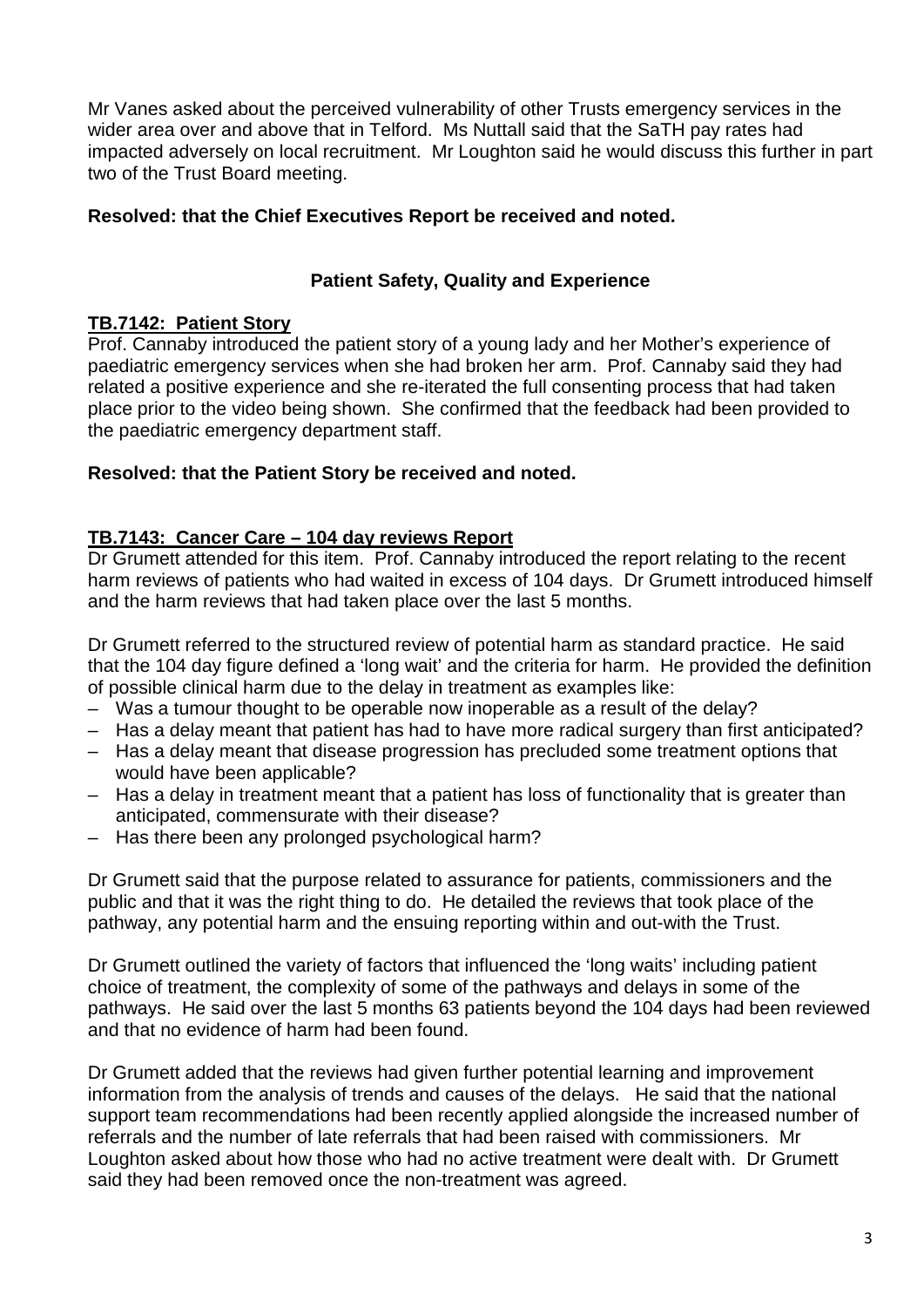Mr Dunshea asked about the changing nature of cancers and whether it could be stated that there had been no harm when the condition could have been subject to change. Dr Grumett referred to the definition of harm provided and said that longer term issues including changes to the condition were not included. Mr Dunshea asked whether there was further research required in this area. Dr Grumett said that the reviews and criteria required further audit relating to the longer term. Ms Rawlings asked whether those with an aggressive cancer were treated differently. Dr Grumett confirmed that the pathway for aggressive conditions was far quicker in response times. Ms Martin referred to waits for robotic surgery and diagnostic capacity and she asked whether there was any assurance that the wider capacity issue would be addressed. Dr Grumett said that data had confirmed the shortfalls in diagnostic testing capacities with action plans being put in place. Ms Martin asked what the timescales were. Ms Nuttall said that endoscopy had short, medium and long term elements and had commenced with increased volumes and reduced waiting times, diagnostic imaging proposed additional capacity including short-term routine outsourcing. Ms Martin asked what assurance there was in relation to the funding and recruitment to posts and of staff. Dr McKaig said the workforce endoscopy issue was a national one with further staff coming on stream and plans to ensure the required endoscopy staff would be in place soon.

Mr Mahmud asked about the assessment and whether it had been externally reviewed. Dr Grumett said the external review was overseen and provided by the CCG. Mr Loughton said that endoscopy recruitment presented a funding challenge along with the need to build greater MRI capacity to reduce the reliance on mobile units and temporary capacity costs. Mr Duffell confirmed the recruitment position. Ms Martin confirmed that the Trust had not held back on recruitment despite the financial pressures. Mr Loughton confirmed this alongside the need for further capital investment. He referred to the continued increase in referrals with the same fixed resource relating to  $2/3^{rd}$ 's of the current referral level. Dr Grumett said that the clinical staff had worked very hard and felt pressured by the referral increase and the public and media critical view. Mr Loughton said that he had recognised the significant efforts of the staff and the quality of the treatment provided. Ms Martin asked whether the Trust understood the increased referrals. Mr Loughton said that public health has been approached to undertake work to scope and understand why this had been the case. Mr Vanes said it was a commissioner responsibility to predict and address demand. Mr Loughton said that the whole Board supported the clinicians and the work they were doing.

## **Resolved: that the Cancer Care – 104 day reviews Report be noted.**

#### **TB.7144: Patient Experience Q2 Report and Patient Experience and Annual Complaints Report**

Prof Cannaby said that in future she would ask for the Annual Report to be provided and presented nearer to the end of the period reported upon. She referred to the importance of contacts being addressed in a timely way and that the process is followed. Prof Cannaby said the next challenge would be to use the service in an outreach, pro-active manner. She said there would be less in future reports about process and more about learning, impact and change. She added that the Q2 report feedback comments presentation had been improved and highlighted changes in Maternity relating to the recording of FFT data. Mr Dunshea asked whether this would mean that in future there was more data on learning. Prof. Cannaby confirmed this. Mr Dunshea asked why there had been an increase in complaints relating to GP practices.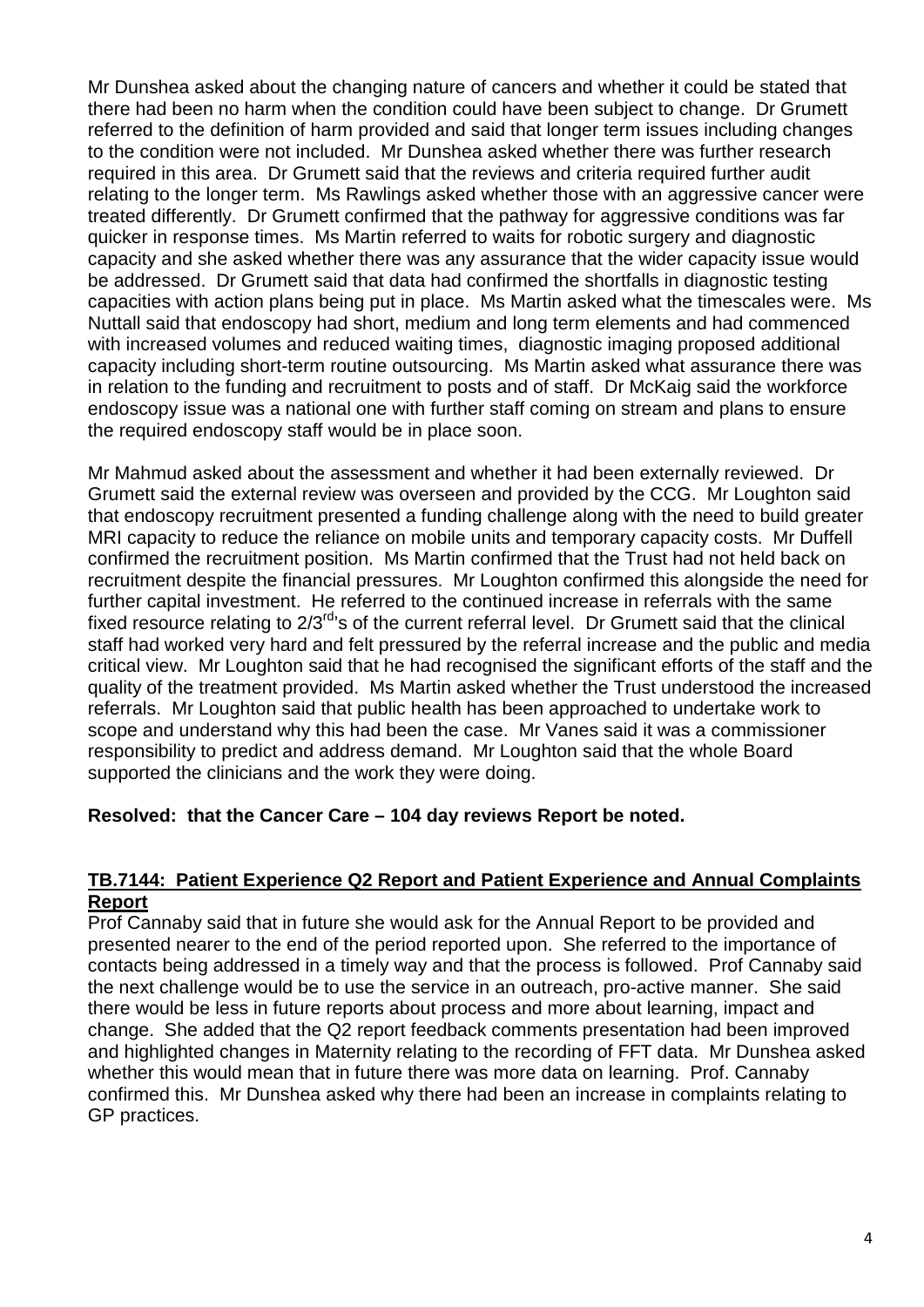Prof. Cannaby said that NHSe had previously done this to a different standard whereas the integrated practices had the RWT process applied. Mr Mahmud said in the past the approach had been light touch and the change in process was significant, and was shared with NHSe. Ms Edwards asked about page 11 and the description of the aggregated data. Prof Cannaby agreed that it would be removed. Mr Vanes said that he recognised the improved process position and would encourage the move to learning and change.

## **Resolved: that the Patient Experience Q2 Report and the Patient Experience and Annual Complaints Report be noted.**

## **TB.7145: Safeguarding Adults and Children Annual Report including Children in Care (CiC)**

Ms Pickford joined the meeting and highlighted the work of the Safeguarding Service as outlined in the Report and the assurance framework used. She confirmed the recent appointments and that the service was now fully staffed. She outlined liaison with Trust services, the revision of Policies, and the provision of training to staff across the Trust, the provision of safeguarding supervision take-up and compliance with improved rates in key services.

She outlined the changed approach and the advice available to staff, increased contact with learning disabilities services with an update to follow in January 2019, participation in the Mortality review work and the Lampard (Saville) recommendations compliance status.

Ms Rawlings asked about the voice of young people and how that had been addressed. Ms Pickford said the evidence had been gathered on how service areas ensure and improve how they deal with young people. Ms Edwards said the table on page 9 appeared to indicate that the Trust had been Safeguarding Named Midwife compliant for some time when in reality this had only been a recent appointment. Ms Pickford said she would review and revise that part of the report. Mr Dunshea asked how confident Ms Pickford was that all agencies potentially concerned and involved had improved their communication and joint working. Ms Pickford said that the Safeguarding Boards were now combined alongside the revisions to the working of the Children's Board elements that were being debated by partner agencies. She said in her view the working together was relatively stable, consistent and working well and was certainly in a better state than previously but that the revisions might challenge this. Mr Vanes referred to advice calls and non-advice responses. Ms Pickford said that this referred to calls from staff for a variety of information, training and case queries and therefore many do not result in further action or referrals.

Mr Vanes asked about the recent initiatives relating to Female Genital Mutilation (FGM) and whether there had been an increase in recognition and detection in the West Midlands and locally in Wolverhampton. Ms Pickford said FGM was well recognised locally and was increasingly being challenged and detected. Prof. Cannaby said the education and awareness in staff was greater. Mr Vanes said Looked After Children (LAC) was now referred to as Children in Care (CiC).

Mr Sharon asked whether Wolverhampton as a system had improved and whether GDPR had had an impact. Ms Pickford said GDPR had not had any obvious impact and that the wider system had come out well in a recent Ofsted inspection alongside services in Staffordshire and other bordering areas.

## **Resolved: that the Safeguarding Adults and Children Annual Report including CiC be noted.**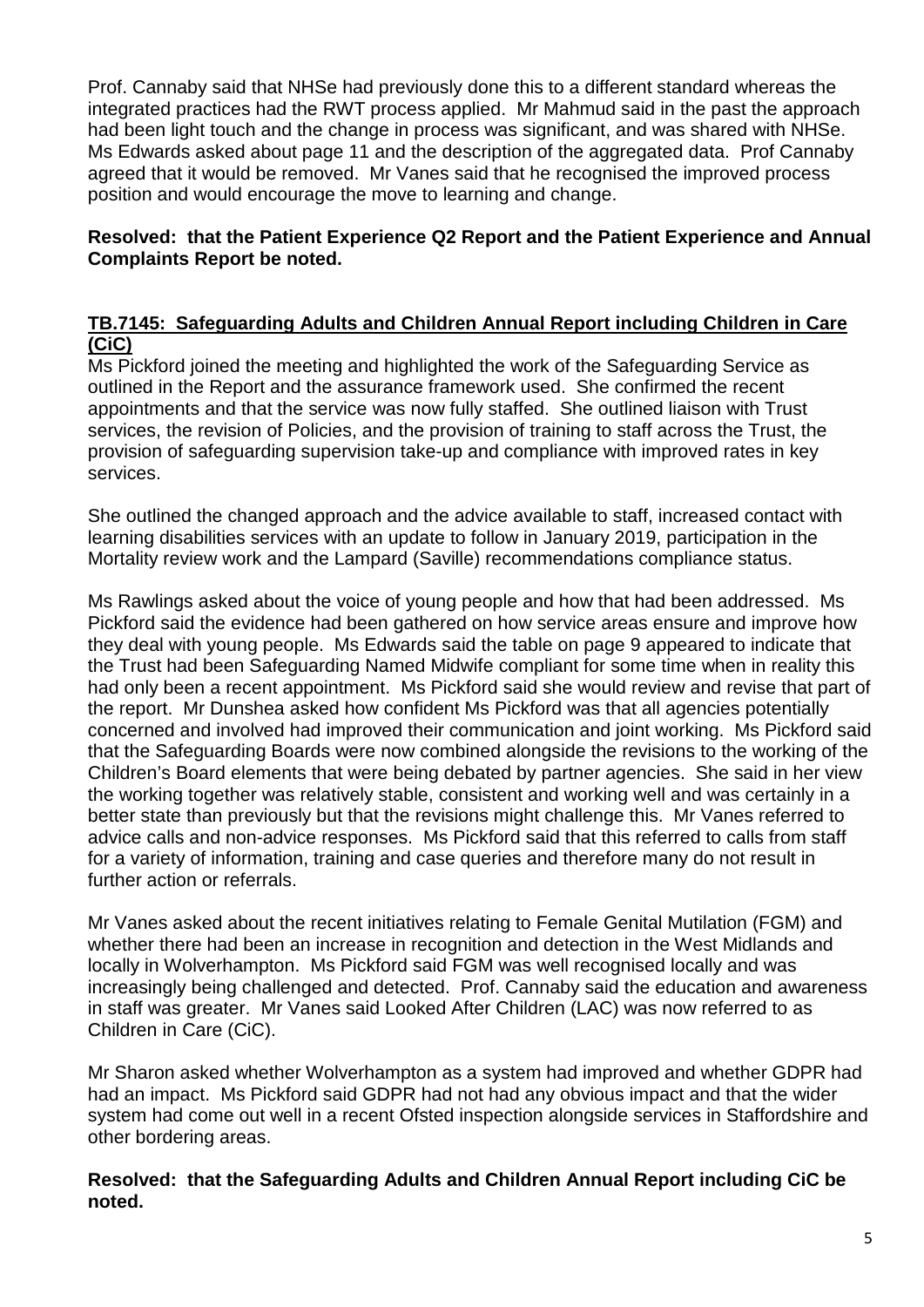## **TB.7146: Nursing Quality Dashboard Report**

Prof. Cannaby introduced the first iteration of the dashboard and said that it would be further added to and refined over the following months. She referred to the workforce figures that highlighted new nursing staff coming into post. Prof. Cannaby said that the focus in the report was currently on process that could be reviewed and changed over time – Mandatory Training, Late Observations and Care Hours per Patient Day (CHPPD) (a national requirement – number of beds divided by number of nurses). She confirmed that a key would be included on the next iteration along with a carry-over of the section heading.

Prof. Cannaby then referred to the patient voice measures and the Output measure that again could be changed over time. She highlighted that it was broken down by service and division. She said that with the advent of the data warehouse the intention was that the data would be available on a live, real-time system. She advised the Board to look across the matrix by area and to review the potential interlinks of red areas. Prof. Cannaby said that once the data had been refined and accuracy confirmed it could be looked at in detail. Mr Mahmud asked whether some of the contextual intelligence and commentary would be included. Prof. Cannaby said it would where it was identified and established or where it had a particular meaning. Mr Mahmud welcomed the development.

Ms Rawlings asked for commentary highlights being included. Ms Edwards said it was very much welcomed and asked what detail might be available. Prof. Cannaby said that the intention was that the live system would allow that ability to dig-down further to understand the granularity in service areas. Ms Small welcomed the report and asked how and when community services data would be included. Prof. Cannaby said that in such cases a bespoke data set would be agreed and used relevant to those areas. Mr Dunshea said that outputs were quite narrow and asked what other outputs might be available. Prof. Cannaby asked for clarification. Mr Dunshea asked what other output elements could be available and used. Prof. Cannaby said that there were other potential indicators using those that were internationally comparable or benchmarkable and they could change over time. She also highlighted that it could also include some patient incident and risk elements using the data in Datix (Trust incident reporting and recording system) but that she wanted to ensure the indicators were comparable internationally.

Mr Hemans asked how it had been received by nursing staff. Prof. Cannaby said it was being shared at lead nursing levels first to assure the data and that it would be disseminated more widely to staff in due course. Mr Vanes said it was very welcomed and interesting and asked which Committee was best to examine the data. Prof. Cannaby recommended review at QGAC and the Board on a regular basis as part of the process of assurance and holding to account.

## **Resolved: that the Nursing Quality Dashboard Report be noted.**

#### **TB.7147: Continuous Quality Improvement Programme – How do we become even better? Report**

Mr Sharon introduced the report for information and awareness for Board members and followed on from previous discussion about the future role and function of continuous quality improvement alongside the requirement for a cost improvement programme and that both would contribute to the quality, safety, efficiency and effectiveness of Trust services.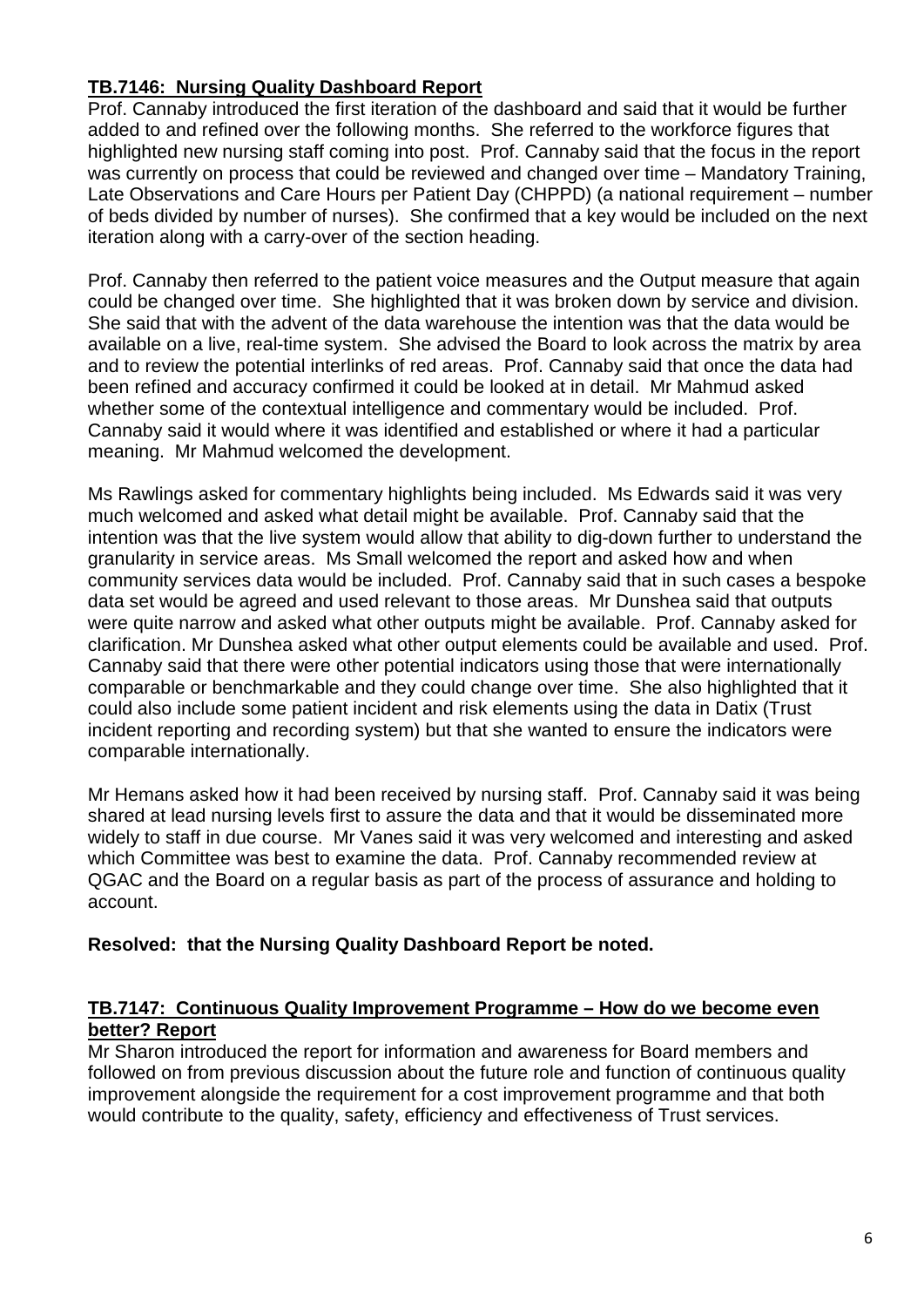He highlighted that the Director responsibility would be split and that the elements would run alongside the planned further Trust Board development programme. Mr Mahmud welcomed the initiative as a significant move toward greater excellence. Prof Cannaby agreed. Dr Odum confirmed the 'buy-in' of medical staff across the Trust. Ms Nuttall agreed that there was support from all staff across the Trust. Ms Edwards asked whether there was NHSi resource available regionally to support this. Mr Sharon said there were both regionally and nationally in developing expertise in improvement methodologies application and training of others.

#### **Resolved: that the Continuous Quality Improvement Programme – How do we become even better? Report be noted.**

## **TB.7148: Maternity Cap and Activity Update Report**

Ms Nuttall introduced the brief report update on the cap and staffing levels along with actions taken. She highlighted the cap had been reviewed recently in the light of bookings and that activity across the year would be likely to be circa the previous year at just over 5,000 births. She said that the Walsall cap remains lifted and that there had been approaches from nearby areas that had been refused. Ms Martin asked when the more detailed skill-mix review would be available. Ms Nuttall said the timescales would be reported later in the meeting with the Action Plan.

Prof Cannaby said the staffing for circa 5,000 births was about right using birth rate plus but that the step change in staffing would come at every 350 additional births over the cap. Ms Nuttall said that the current midwife ratio is 1:29 reducing to 1:27. Ms Edwards asked what happened in respect of the leap in October bookings. Ms Nuttall said it represented a Wolverhampton bookings increase and not a regional increase. Mr Hemans asked what would be done to address the overall years forecast. Ms Nuttall said it was forecast to be within current tolerance levels but that the picture remains somewhat unpredictable.

Ms Small asked about the workforce capacity nationally for recruitment. Ms Nuttall said local recruitment had been positive. Prof. Cannaby said not all were from neighbouring units. Ms Small asked if there were sufficient numbers in training. Prof Cannaby said in terms of Midwifes yes but that nursing overall was dropping. Dr Odum said that in terms of medical staffing clinical fellows options were being explored and the Consultant cover was being reviewed along with options regarding sub-specialism with further discussion to take place.

Mr Loughton said that there were an increasing number of requests from women in Telford and that refusal had caused some distress. He referred to further changes to maternity services at SaTH focussed on Shrewsbury that would increase the requirement in Wolverhampton that would require capital investment in the near future to deal with circa 7-8,000 births. He said this would require a purpose built facility and a considerable increase in staffing. Mr Loughton said that Mr Sharon would provide further detail in due course.

#### **Resolved: that the Maternity Cap and Activity Update Report be noted.**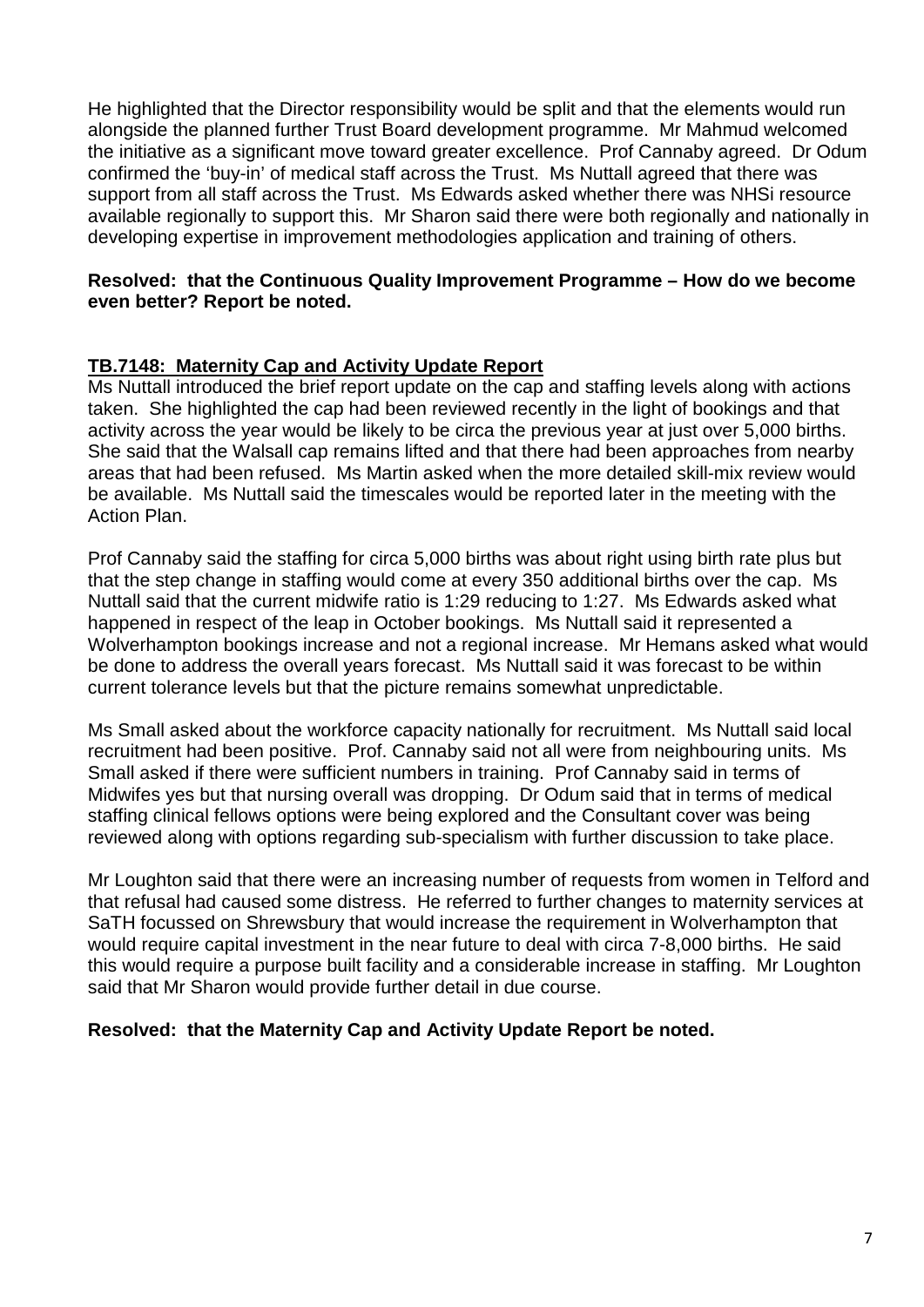## **Strategy, Business and Transformation**

## **TB.7149: Nursing Strategy**

Prof. Cannaby introduced the Strategy and Planned activity therein. Mr Vanes said it contained a great deal of detail in a short document. Prof Cannaby highlighted that some was pre-existing but that there was much that was new to this strategy and plan in concert with the data reviewed earlier. Mr Vanes asked whether other Trusts had something similar. Prof Cannaby said not. Ms Rawlings asked about the Charity request for investment in the Magnet toolkit. Prof Cannaby said the strategy was aligned with Magnet and went to a greater level of detail in some areas. She highlighted that investment in Magnet by other Trusts in Nottingham and Oxford had been at least part funded by investment from their Charities.

Mr Dunshea asked about the systems framework milestones referencing competency packages development. Prof Cannaby said that RWT have some areas with some developed but there are systems available that cover far wider standardised competency areas with logged competency milestones included. Mr Dunshea asked whether this would or could cover extended practice and regulation thereof. Prof Cannaby said such sections can be added on or localised, and that the regulatory framework did not cover the level of detail in the system described.

## **Resolved: that the Nursing Strategy Report be noted.**

## **Performance**

## **TB.7150: Integrated Quality and Performance Report**

Prof Cannaby highlighted the progress on SJR's backlog. Dr Odum agreed with a similar process being worked through for the SJR 2's. Prof Cannaby highlighted the SI reporting changes and improved position with none outstanding. She also said that VTE assessments were improving. Ms Nuttall referred to the performance dashboard with a continued deterioration in diagnostic tests in endoscopy and gastroscopy as previously discussed in the meeting. She also highlighted the single recent 12 hour breach of the placement of a mental health patient. She referred to a slight deterioration in ambulance turn-around with a marked continued increase in ambulance conveyances over the last 4 months above the national increases, most from Wolverhampton and some from Walsall.

Ms Nuttall said the 2 week cancer referrals continued to increase with a knock-on impact on the 62 day and 104 day performance. Ms Nuttall referred to committee discussions regarding the headlines of the cancer standards not being met and that she would review the current Risk as a possible future BAF Risk. She said that the Emergency Department comparative performance was in the top third. Mr Loughton said there had been a particular increase in paediatric attendances with pressure on local paediatric intensive bed availability. He reiterated the continued concerns regarding SaTH paediatric attendances. Mr Vanes said the commentary inclusions had been very useful in reading and understanding the report.

#### **Resolved: that the Integrated Quality and Performance Report be noted.**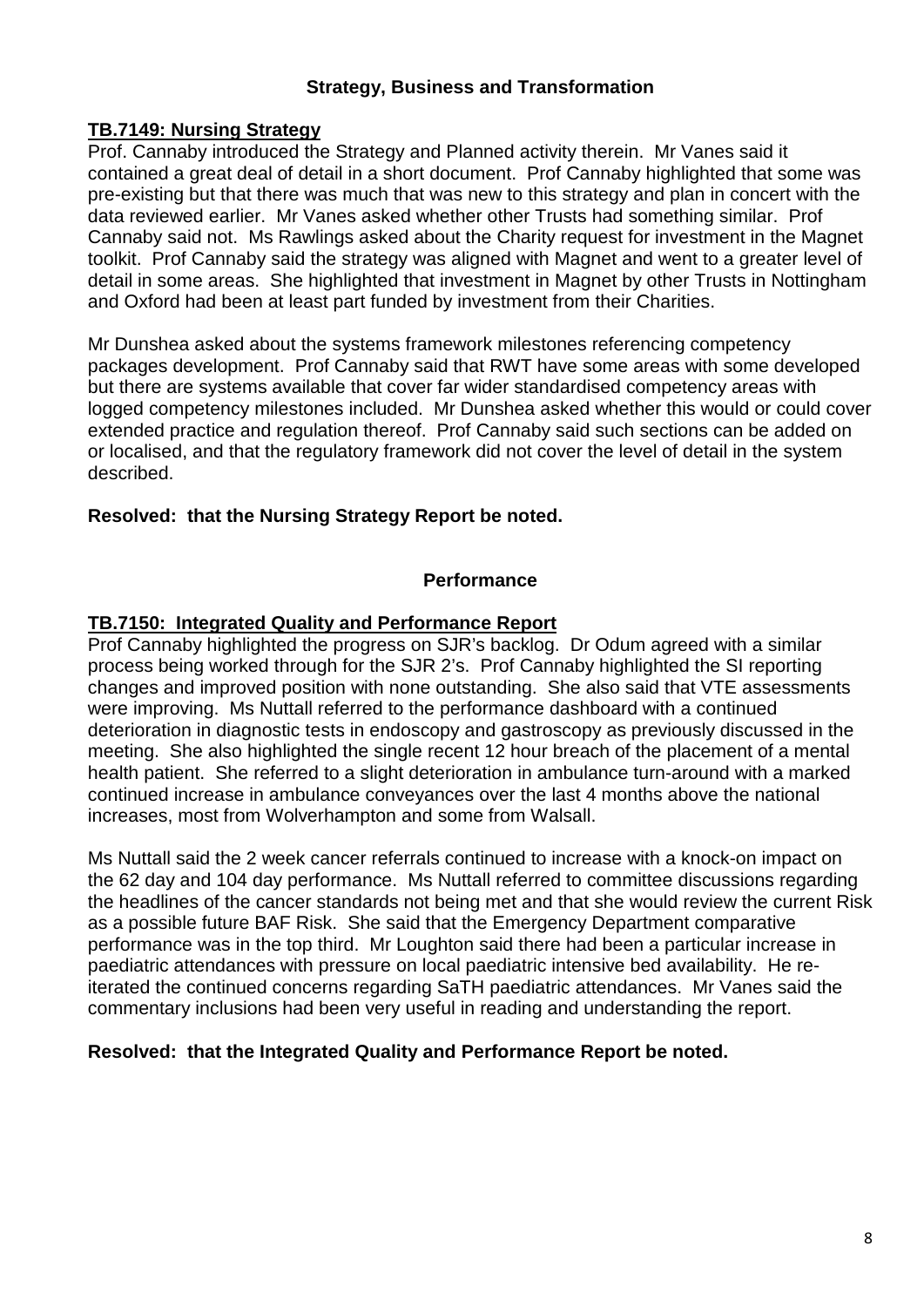## **TB. 7152: Executive Workforce Report**

Mr Duffell referred to a number of highlights contained in the summary report including;

- the further improved vacancy rate,
- continued growth of the Trust Bank,
- the holding position of sickness absence and an improvement in mandatory training rates,
- progress toward the electronic job planning programme with national levels of attainment expected to be achieved by a specified date,
- SEQOHS accreditation re-registration of the Occupational Health department with annual updates,
- that the figures for the increased starters and leavers on the Bank included those who had been removed as they had not done work in recent months for the Trust.

He said that the staff survey rate remained disappointing at RWT and nationally. He referred to a long service award ceremony in March 2019. Ms Martin asked about the Flu Vaccination rate. Mr Duffell said it had levelled at just over 50% (54%) with a target of 65 and 75%. Dr Odum said that detailed breakdown of rates in areas would be provided imminently with targeted further promotion and/or declarations of refusal. Mr Vanes asked what last year's figure was. Mr Duffell said it was 62% at the end of the campaign that had been into the start of the next year. He confirmed that the Board vaccination had been reported through to NHSi. He said he would want to use ideas from other Trusts including one-stop-shop options for vaccination and staff survey responses.

## **Resolved: that the Executive Workforce Report and the Chairs Report of the WODC be noted.**

## **TB.7153: NIHR – Update and Progress Report**

Ms Boyle introduced the report and highlighted national changes to the treatment of excess treatment costs to be administered locally once an organisation meets the initial threshold being piloted. She also referred to the implementation of the local portfolio management system, proposed amendments to the national funding model with 20% performance related and proposed amendments to the high level objectives.

Ms Boyle referred to increased local investment in developing potential Chief Investigators (C.I.) she said that local performance predictions were broadly positive with good recruitment and future primary care studies but challenges remain in reducing the time from initiation to recruitment, commercial studies and local system progress.

Mr Hemans asked about the loss of any research from Burton being aligned with Derby. Ms Boyle said there had not been any significant loss. Dr Odum said the C.I. training and development of Research Scholars (R.S.) had been very positive in impact and potential for the future. Ms Boyle referred to the range of professionals who had been funded as part of this, and that it was expected that further recruitment and studies would follow. Mr Loughton thanked Ms Boyle and Prof. Rylance for their efforts. Mr Vanes said the report was well received and he thanked Ms Boyle for attending.

## **Resolved: that the NIHR Update and Progress Report be noted.**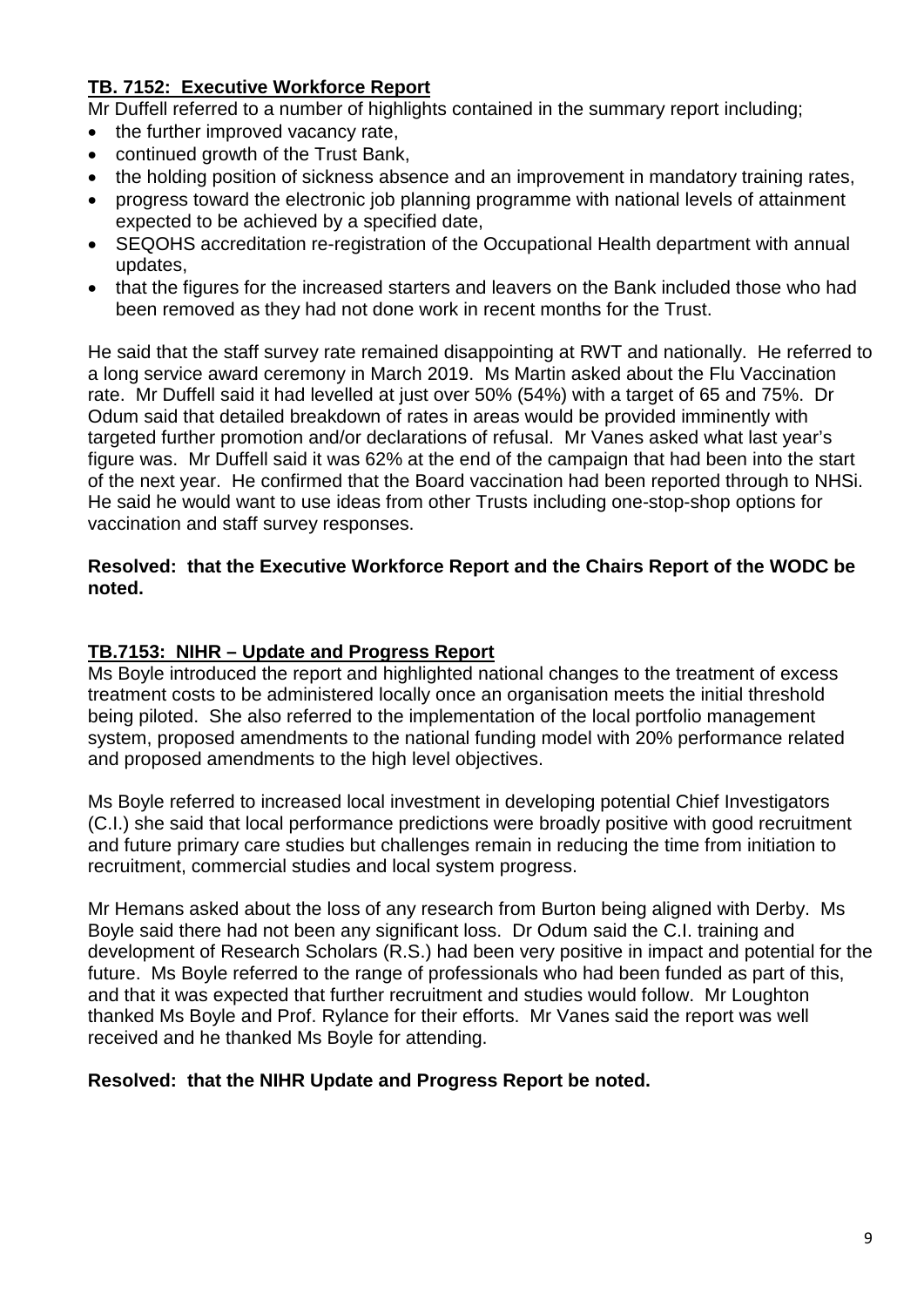## **Annual, Six monthly and Quarterly reports**

## **TB.7154 : Guardian of Safe-working**

Dr Odum said the report was written by Dr Ng who had only recently taken on the responsibility. He said the report would be worked on for future reporting. He said that the function of the Guardian role had transferred to Dr Ng and the report included detail on process requirements. Dr Odum said that all rota's in RWT were contract compliant and that the 44 exception reports in year were relatively few compared to other Trusts.

He highlighted that there had been no major or immediate significant safety concerns on investigation and review and that most exceptions referred to the intensity of workload or working over expected hours.

Dr Odum said that the reporting software had highlighted some reporting issues including to whom concerns are reported to. He said that there had been a manual check and closure exercise. Dr Odum referred to the addressing of concerns by compensation in lieu or in hand with the RWT referred option being time in lieu, and additional capacity placed where required. He said that no non-compliance fines had been levied by the Guardian to date.

Dr Odum referred to the escalation to a supervisor regarding workload and a potential future conflict that had been highlighted with few issues from the more senior staff covered. He said that the overall picture had given some re-assurance of the operation of the quasi-independent Guardian role. He also referred to previous high satisfaction rates from recent surveys. Mr Loughton said it was a very positive picture. Ms Edwards observed that the report and context had been useful and informative along with the positive assurances contained in the report.

## **Resolved: that the Guardian of Safe-working be approved, received and noted.**

## **Governance, Risk and Regulatory**

#### **TB.7155: Freedom to Speak Up – Annual Summary + Vision & Strategy with action plan**

Ms Meehay introduced the summary and report and she highlighted the largest themes reported, an increase in the number of anonymous reporting and the increase in reporting numbers using the Guardian route. She said that compared nationally RWT's reporting is broadly in line with other organisations. Ms Meehay thanked the Trust for the additional hours for her role and she outlined the area for future development in the report.

Mr Duffell asked about the increase in cases over the year and the national Guardian view that reporting had increased. He said that the Action Plan had been updated since the version in the report. Mr Loughton said that in his view the reporting was too low and he said that the Trust needed to find a way of increasing the reporting. He also wondered whether staff including him were speaking out but not recorded as such. He also reflected on recent consultant interviews and the low level of awareness in experienced staff.

Mr Loughton referred to the original intention of Sir Robert Francis and that the rates did not reflect the rationale. Ms Meehay said much referred to organisational culture and there were questions as to how that was captured. Mr Loughton referred to Trusts speaking out about each other. Ms Edwards referred to the issues that had been resolved locally that were not captured by this route. Mr Loughton said that inclusion in the successor to Chatback would be considered. Mr Duffell agreed.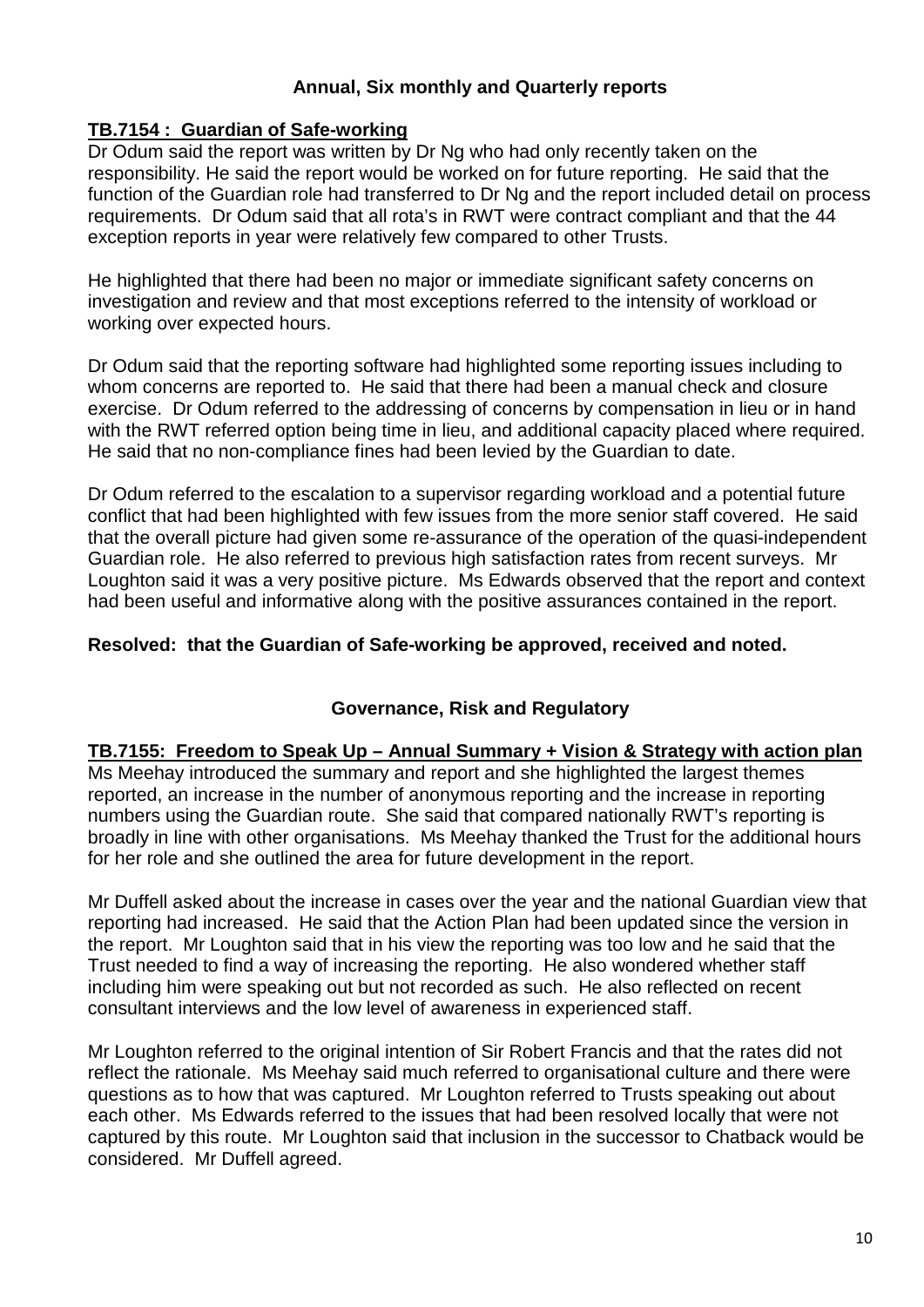Ms Rawlings asked about the culture and whether she felt staff felt safe to speak out and whether she was concerned about the increase in people wanting to remain anonymous. Ms Meehay said ideally all staff would feel safe to speak out openly and freely at all levels. Prof Cannaby said that middle managers may require more support in dealing with speaking out and that she had expected a greater number of nursing professionals raising concerns. Mr Vanes referred to a number of different ways in which staff could report concerns and that it might improve if brought together better. Ms Meehay said she would explore this further. Mr Loughton said it was a reflection of national initiative overload and confusion.

Mr Loughton asked that a revised approach be considered. Ms Meehay agreed. Dr Odum said that there was some overlap and other routes to raise concerns. He said that the concerns raised relating to harm were low with most relating to attitudinal issues, that these could be triangulated with patient harm. Mr Dunshea asked whether those rated significant and catastrophic harm were that serious. Ms Meehay said they were and the issue was addressed at the time. Dr Odum said that cases had been appropriately escalated.

#### **Resolved: that the Freedom to Speak Up – Annual Summary + Vision Strategy with action plan be approved, received and noted.**

## **TB.7156: Financial Report – M7**

Mr Stringer introduced the report summary and highlights and that the Trust is about £2.7m offplan with a recent discussion with NHSi. He said that in month the income had increased along with activity levels in most cases. He said that the cost of providing the additional activity is outstripping the available finance in the plan. He referred to the breakdown in the report and impact of the accelerated recruitment and the work to tie recruitment to a reduction in temporary staffing in time thereafter. He also said that cash was about £2m behind plan around centre and other payer issues. Mr Stringer said that the Pathology staffing payment had been honoured. He also referred to the Charitable Trust position.

Ms Martin said that the focus had been on Procurement and CIP contribution but that there had been changes to the national procurement costing model that could have an adverse impact in future. She said that the risk had not yet been quantified. Mr Dunshea asked about the reduction in out and day patient cases and whether that could be recovered. Ms Nuttall said that was unlikely with a report to the Operational Finance meeting that had been made. Mr Stringer agreed that there had been a variety of issues that had been learnt from.

## **Resolved: that the Finance Report be noted.**

## **TB.7157: CNO Governance Report**

**Resolved: that the CNO Governance Report be noted.**

## **TB.7158: Board Assurance Framework (BAF)**

**Resolved: that the Board Assurance Framework (BAF) Report be noted.**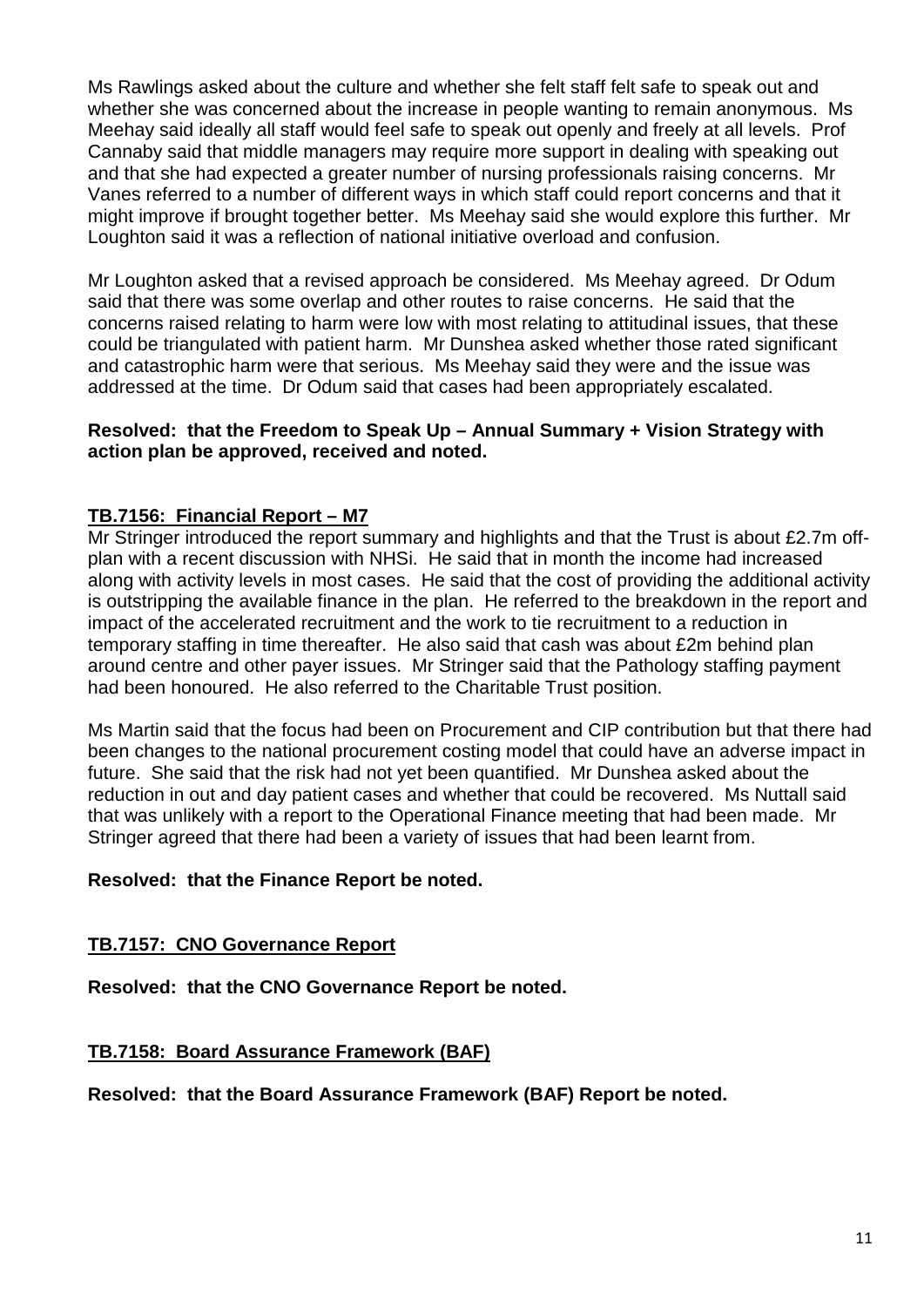## **TB.7159: CQC Compliance Update Report**

Prof Cannaby reported that Ms Hickman had recently met with the CQC liaison and noted that it was likely that there may be visits in the near future prior to June 2019. She added that the reports from recent GP Practice inspections were all positive. Mr Loughton asked Mr Stringer to address the model hospital and the impact of pathology and research and the impact on the value for money judgement annually. Ms Edwards referred to PAT testing and her view that for most modern portable equipment it was a waste of time. She asked whether anything had ever been found as faulty through PAT testing alone.

## **Resolved: that the CQC Compliance Update Report be noted.**

#### **TB.7160: Assignment of Non-Executive Directors to Committees**

Mr Vanes confirmed that following Ms Small's resignation to join the Midlands Partnership Trust as a NED he extended the Boards congratulations, thanks and wished her well. He outlined the proposed future recruitment of NED's and NED Associates, and the temporary arrangement of Ms Martin taking Ms Small's place on the QGAC.

#### **Resolved: that the Assignment of Non-Executive Directors to Committees Reported be noted.**

## **TB. 7161: Chairs Report of the Trust Management Committee of 23 November 2018**

**Resolved: that the Chairs Report of the Trust Management Committee of 23 November 2018 be noted.**

#### **TB. 7162: Chairs Report of the Finance & Performance Committee of 21 November 2018**

**Resolved: that the Chairs Report of the Finance & Performance Committee of 21 November 2018 be noted.**

#### **TB. 7163: Chairs Report of the Quality Governance and Assurance Committee (QGAC) of 21 November 2018**

**Resolved: that the Chairs Report of the Quality Governance and Assurance Committee (QGAC) of 21 November 2018 be noted.** 

#### **TB. 7164: Chairs Report of the Charity Committee of 26 November 2018**

**Resolved: that the Chairs Report of the Charity Committee of 26 November 2018 be noted.**